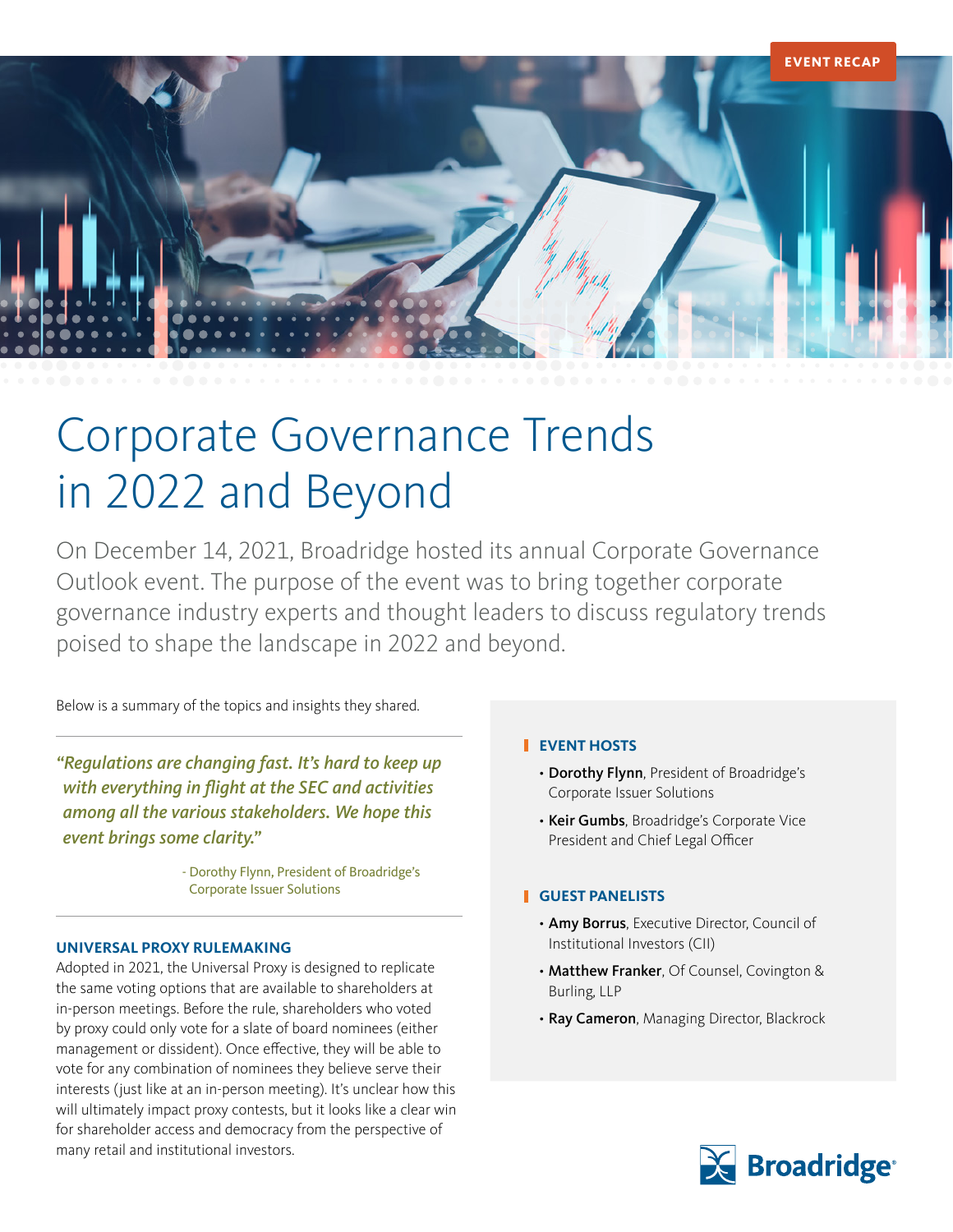

At the same time, there are concerns that have been expressed by corporate issuers and proxy soliciting firms that the new rules may result in an increase in proxy contests. This is something that we'll monitor as the rules become effective in the Fall of 2022.

#### **PROXY ADVISOR RULES**

In 2020, the SEC adopted several amendments to proxy rules relating to proxy advisory firms. Believing that proxy advisors wield outsized influence, the rules were designed to improve disclosure and mitigate potential conflicts of interest.

Since the rule adoption, however, many investors worried that the rules are raising the costs of proxy advisory services and potentially impacting their independence. Now the SEC has proposed amendments that would rescind some of the rules, namely those requiring proxy advisors to provide advance notice to issuers and give issuers an opportunity to respond.

"Proxy advisors play an important role," said Ray Cameron, "and their independence is critical." The other panelists agreed that any rule changes should aim to ensure proxy advisory remains independent and their services remain cost effective.

#### **SHAREHOLDER PROPOSALS**

The SEC recently rescinded several staff bulletins issued under the previous administration (Staff Legal Bulletin Nos. 14I, 14J and 14K). The bulletins provided guidance on the "ordinary business exception," and the "economic relevance exception." These exceptions enable issuers to exclude shareholder proposals that seek to guide the routine functioning of an organization or that will impact less than five percent of an organization's business. The bulletin revisions will make it more difficult for companies to exclude shareholder proposals from their proxy materials, especially if the proposals raise important social policy considerations.

The net result: Expect to see significantly more shareholder proposals, especially those surrounding environmental and social issues.

# **PROXY VOTING CHOICE INITIATIVE**

#### (AKA "PASS-THROUGH VOTING")

BlackRock recently announced plans to give its large investors more options with respect to investments managed on their behalf by BlackRock. Among other things, investors will be able to vote according to their own policy, submit their votes using their own infrastructure, or continue to rely on BlackRock to vote. The change will apply to approximately \$2 trillion in investments tied to index-tracking assets that BlackRock manages in institutional accounts. This represents about 40% of roughly \$4.8 trillion of indexed equities managed by BlackRock.

Among other things, change is intended to promote shareholder democracy.

Since this initiative was announced, some issuers have raised serious questions related to the potential costs of implementation. In addition, issuers have expressed concerns about losing visibility into who is voting their proxies and with whom they should be engaging during the proxy season.

While this will certainly introduce some uncertainty, many companies already engage with many of the same investors who will take advantage of this new ability. So hopefully the impact will be minimal

#### **END-TO-END VOTE CONFIRMATION**

It's been a question in the industry for a long time: How do we provide assurance that votes are cast as instructed and accurately tabulated? In other words, how can investors have confidence in the "plumbing" of the proxy global proxy infrastructure?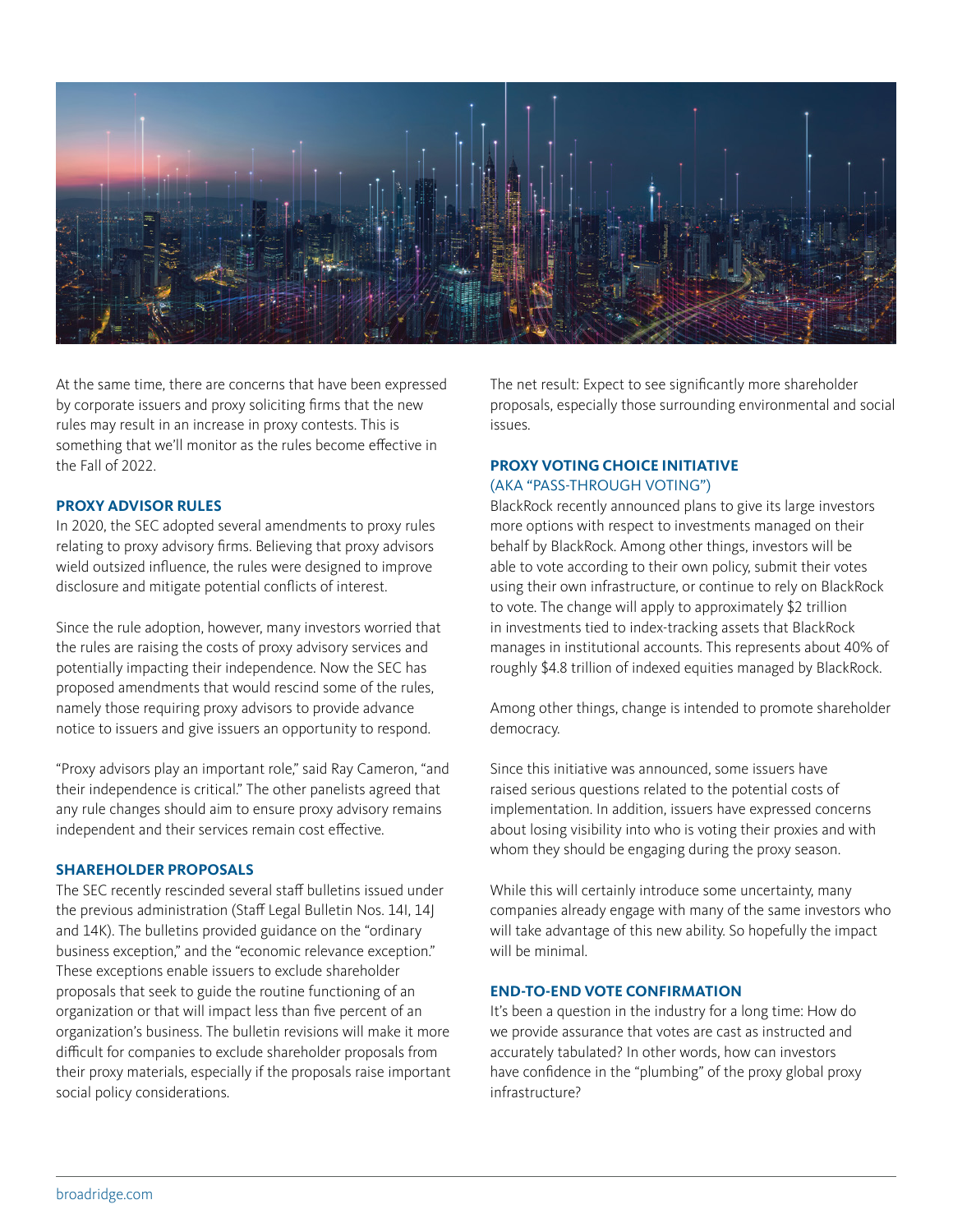Broadridge has been a leader in this arena, participating in a pilot program that gave 101 issuers end-to-end confirmation in 2021. In 2022, Broadridge will provide end-to-end confirmation to all 2,000 issuers for which it serves as tabulator.

"This has been the holy grail for some time—and now it's looking to be more like a reality," said Borrus.

Importantly, end-to-end vote confirmation doesn't yet extend to proxy contests because proxy contests involve two different proxies and, usually, two different tabulators. This makes vote reconciliation and end-to-end vote confirmation significantly more difficult. Industry leaders, however, are working together to streamline the process, and we should eventually see end-to-end confirmation even for contested proxies.

# **ESG UPDATE**

Looking ahead to 2022, everyone seems to be focused on environmental, social, and governance (ESG) issues. Keir Gumbs highlighted two hotspots worth keeping an eye on.

But now we re incning toward a consolidation of these stand<br>In November 2021, the IFRS announced the creation of the to the press release, the ISSB aims to "deliver a comprehensive global baseline of sustainability-related disclosure standards." This could help drastically simplify reporting for issuers and may even inform the SEC's likely rulemaking around ESG disclosure. Harmonizing standards. In the past, we've had an alphabet soup of standards, including SASB, CDP, GRI, MSCI, and TCFD. But now we're inching toward a consolidation of these standards. International Sustainability Standards Board (ISSB), which marks the first international accounting standards for ESG. According

change, human capital, and cybersecurity. Don't be surprised to see new rules announced in 2022. The good news is that many issuers on the S&P 500 are at least releasing an annual corporate sustainability report. The panelists expect to see more of the Russel 1000 step up ESG disclosure and reporting next year. SEC Rulemaking. The SEC agenda is heavily focused on climate

# **BROADRIDGE VSM**

Broadridge continues to see growth in the number of virtual shareholder meetings (VSM), even as many areas return to in-person work. Broadridge hosted 1,929 VSMs in the first half of 2021. Issuer and shareholder needs continue to evolve and Broadridge is committed to enhancing its VSM solutions now and in the future.

practice. Some of those trends pushing VSM adoption include  $\blacksquare$ The prevailing COVID environment has been a key driver of the recent transition to virtual meetings, however, other factors are surfacing, indicating that virtual meetings will likely be standard

growing desire to reduce the carbon impact of annual meetings from meeting-related travel, the increased ability of shareholders to attend multiple meetings when companies use the virtual meeting format, improvements in virtual meeting governance, technology, increasing comfort with remote participation in governance meetings, and the simplicity of virtual meetings.

## **BE REGULATORY READY**

Issuers face increasing pressure from fast-changing regulatory requirements. We partner with our clients to help them not only meet requirements, but also turn compliance into an opportunity to enrich shareholder engagement, optimize operations, and advance best practices. Using accurate data and critical insights, our unique perspective from the center of the financial services industry lets us see ahead to help you capitalize on what's next.

Discover more ways to stay ahead of evolving regulations. Broadridge.com | +1-800-353-0103.